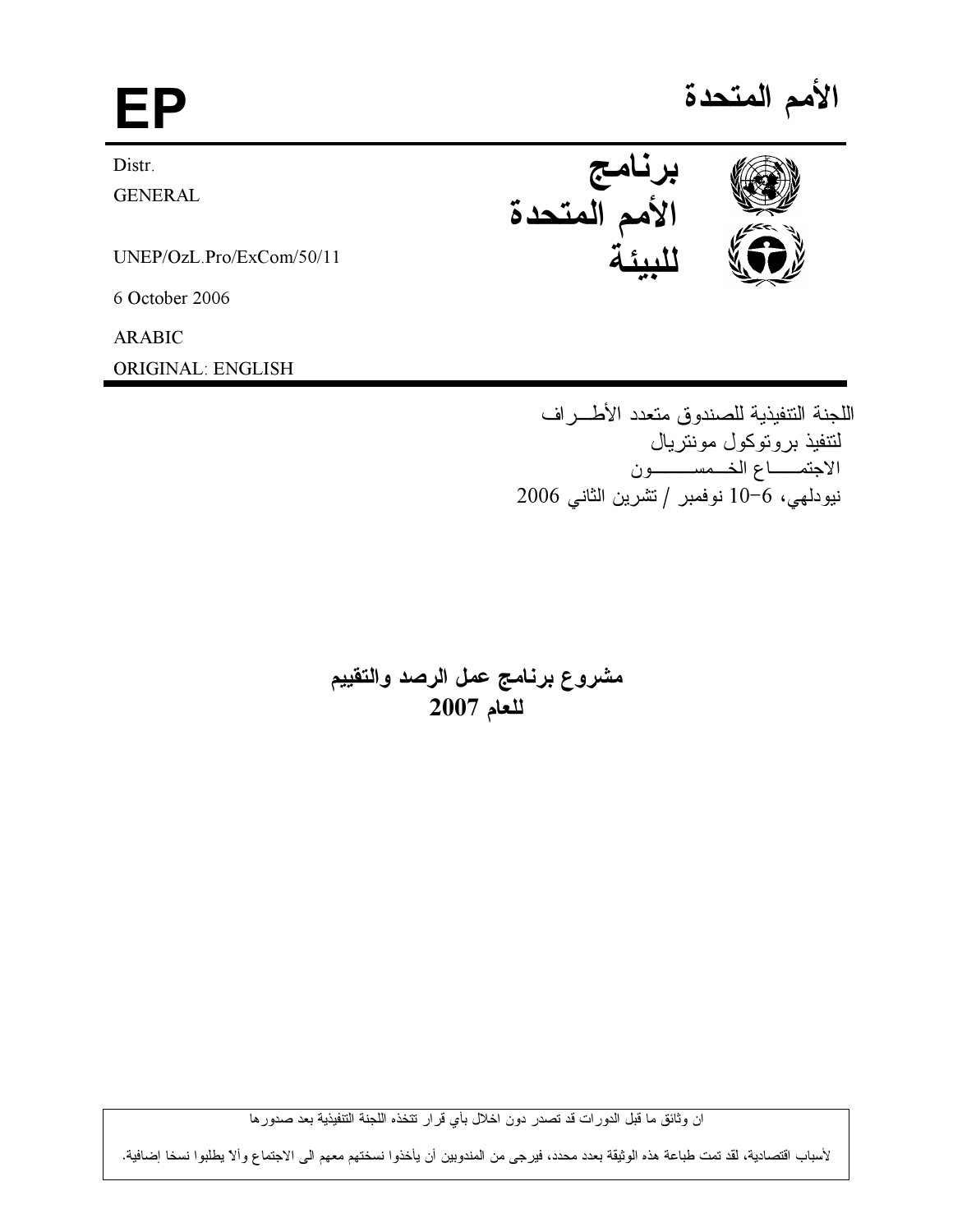# جدول المحتويات

|                                                                                                        | أو لا . |
|--------------------------------------------------------------------------------------------------------|---------|
|                                                                                                        | ثانيا   |
| (ب) أنماط التطبيق والنهج المنهجى مستسمى المستحدث بستسمع المستحدث بن المنهجي المنهجي المستحدث بن المنهج |         |
|                                                                                                        | ثالثا . |

#### الملحقات

- التقييمات المُنجزة والتقييمات قيد الإنجاز والتقييمات المُخططة للمشاريع الاستثمارية الملحق A-1
- التقييمات المُنجزة والتقييمات قيد الإنجاز والتقييمات المُخططة للمشاريع غير الاستثمارية الملحق B-1
- الملحق الثاني المشاريع/القطاعات المُقترحة للدراسات النظرية والتقييمات الميدانية في برنامج عمل المراقبة والتقييم للعام 2007.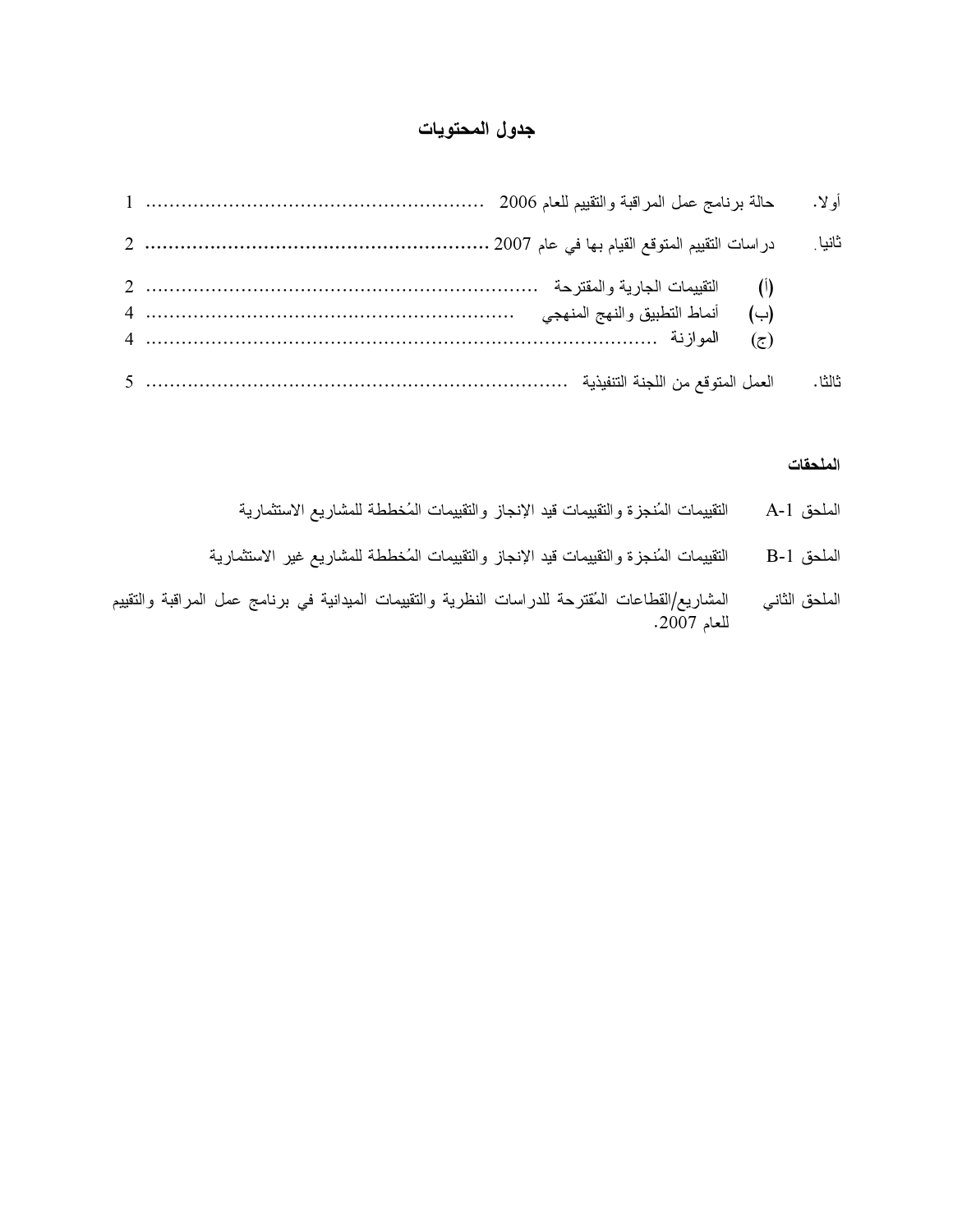#### حالة برنامج عمل المراقبة والتقييم للعام 2006 أولا.

- تم تنفيذ التقييمات النالية انسجاماً مع برنامج المراقبة والتقييم للعام 2006:  $\cdot$ 1
- (أ) تم تقديم التقرير النهائي حول تقييم خطة إدارة المبرّدات في غير بلدان مستوى الاستهلاك المنخفض إلى الاجتماع الثامن والأربعين للجنة التنفيذية (UNEP/Ozl.Pro/ExCom/48/12). وأخذت اللجنة علماً بالنقريرُ مع النقدير وطلبت من المسؤول الأعلى للمراقبة والنقييم وضع خلاصة شاملة ومُصنّفة للتوصيات ذات الصلة بذلك التقييم بشكل يميّز بين التوصيات الجديدة وتلك التي تم مُسبقاً الموافقة عليها من قبل اللجنة التنفيذية. ولقد تم تقديم هذه الخلاصة إلى الاجتماع التاسع والأربعين للجنة (UNEP/Ozl.Pro/ExCom/49/7) التي أقرّت نصاً مُراجعاً للخلاصة (المقرر رقم 6/49).
- (ب) تم تقديم التقرير الصادر عن الدراسة النظرية حول تقييم مشاريع عامل تصنيع رابع كلوريد الكربون واتفاقيات الإزالة التدريجية (UNEP/OzL.Pro/ExCom/48/15) إلى الاجتماع الثامن والأربعين للجنة التنفيذية. ولقد ركَّزت الدراسة على رابع كلوريد الكربون المُستخدم كعامل تصنيع وكذلك على إنتاج رابع كلوريد الكربون. وقررت اللجنة التنفيذية في اجتماعها الثامن والأربعين أخذ العلم بالدراسة النظرية بما في ذلك قضايا التقييم وخطة العمل المُقترحة للمرحلة الثانية من التقييم.
- (ج) تم تقديم التقرير الصادر عن الدراسة النظرية حول تقييم برنامج المساعدة على الامتثال (UNEP/OzL.Pro/ExCom/49/8) إلى الاجتماع التاسع والأربعين للجنة التنفيذية. ولقد قدّم النقرير مُلخصاً عن نشاطات هذا البرنامج خاصة تلك القائمة على وثائق برنامج الأمم المتحدة للبيئة / DTIE والتعليقات المقدمة من أمانة الصندوق عليه والمعلومات المُتضمّنة في قاعدة بيانات أمانة الصندوق. وأخذت اللجنة التنفيذية علمًا بالمعلومات المُقدَّمة في الدراسة النظرية بما فيها قضايا التقييم وخطة العمل المُقترحة للمرحلة الثانية من التقييم.
- (د) سيتم تقديم تقرير مركَّب حول تقييم حالات عدم الامتثال مع توقَّف استهلاك مواد الكلوروفلوروكربون (CFC) والهالونات وكلوروفورم بروميد الميثيل إلى الاجتماع الخمسين للجنة التنفيذية. وهو يعطي مُلخصاً عن النتائج التي تم التوصل إليها في ثمان دراسات حالة عن الدول التي كانت أو لا تزال في حالَّة عدم امتثال مع جداول الإزالة التدريجية لواحد أو أكثر من المواد المُستنفدة لطبقة الأوزون.
- (ه) سيتم تقديم التقرير المُجمَّع لإتمام المشروع للعام 2006 إلى الاجتماع الخمسين للجنة التنفيذية. ويزوِّد النقرير اللجنة بمُلخّص عن النتائج التي رفعت في تقارير إتمام المشروع المُستلمة خلال فترة تقديم النقارير ، أي منذ الاجتماع السابع والأربعين المُنعقد في كانون الأول عام 2005. يبحث النقرير أيضاً مسألة متابعة تنفيذ المقرر رقم 6/47 فيما يتعلق ببناء انسجام تام للبيانات في التقرير المُجمّع لإتمام المشروع وفي المخزون وفي التقارير المرحلية السنوية الصادرة عن الوكالات المُنقذة، كما يبحث الجهود التي تبذلها هذه الوكالات لتقديم المعلومات التي كانت ناقصة فيما مضىى والتقارير المُجمّعة لإتمام المشروع التي ما نزال مُعلقة. وانسجامًا مع المقرر رقم 12/48، تم للمرة الأولى نضمين الدروس المُستقاة في التقارير المرحلية لبرامج التنفيذ السنوية.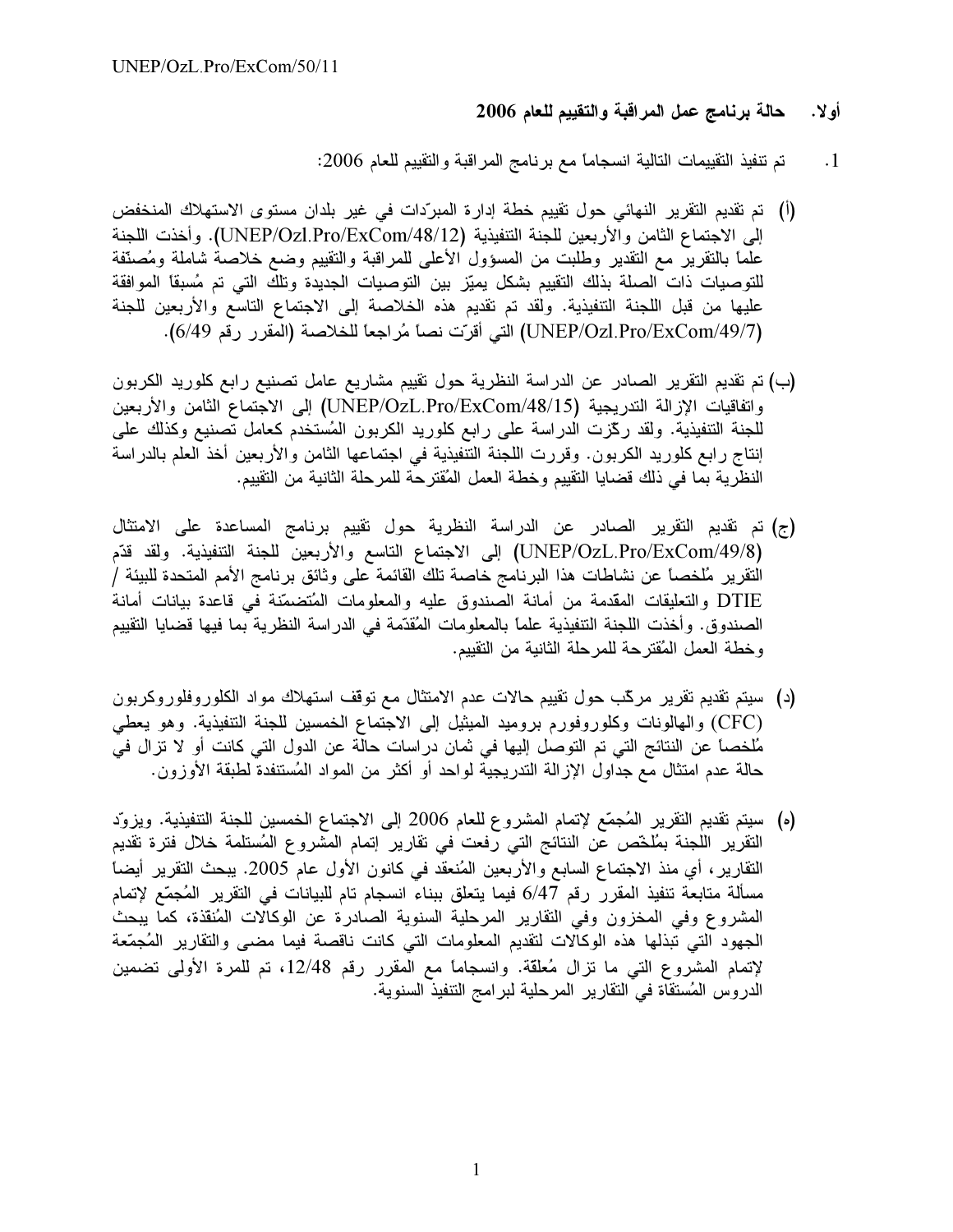در اسات التقييم المُتوقّع القيام بـها فـي عام 2007 ثانيا.

> التقييمات الجارية والمُقترحة  $-1$

عندمـــا سيتـــم إنهاء تقييم قطاع رابـع كلوريد الكربون، سيكون قد انتهى تقييم نشــــاطات الإزالــــة  $\cdot$ .2 التدريجيــــة فــــى –عملياً– جميع القطاعات الممولمة من قبل الصندوق مُتعدد الأطراف سواء كمشاريع استثمارية أو غير استثمارية (أنظــر الملحـــق A-1 والملحق B-1 للحصول على ملخص عن ذلك). وترتبط التقييمات الأن بالامتثال وأنماط المساعدة المُقدَّمة مثل برنامج المساعدة على الامتثال والاتفاقيات متعددة السنوات، وكذلك بأنواع معينة من المشاريع ضمن القطاعات مثل برامج التحفيز أو المشاريع الموجّهة نحو الاستهلاك المتدني. وهي مُصممة لتقديم بصائر في الدروس المُستقاة من عملية الإزالة التدريجية للمواد المُستنفدة لطبقة الأوزون في مختلف الدول، ولتحليل أسباب المشاكل الناشئة، ولتقييم فرص الامتثال والمخاطر التي يواجهها مع خطوات التخفيض الوسطى والنهائية.

لا تزال التقييمات التالية قيد الإنجاز ومن المُقترح تضمينها في برنامج عمل المراقبة والتقييـــــم للعام  $\cdot$ 3 2007. التقييم (أ) والتقييــــــم (ب) هما منابعة للعمل الذي أطلق وفق برنامج عمل عام 2006، أما التقييم (ج) والنقييم (د) والتقييم (هـــ) فهي نشاطات جديدة:

- (أ) تقييم مشاريع واتفاقيات الإزالة التدريجية لرابع كلوريد الكربون: تم إنجاز دراسات حالة للباكستان والهند، كما أن هناك زيارات مخططة إلى جمهورية كوريا الشمالية الديمقراطية الشعبية وجمهورية الصين الشعبية في تشرين الثاني وكانون الأول من عام 2006 قبل أن يتم تحضير تقرير مُركب وتقديمه إلى الاجتماع الواحد والخمسين للجنة التنفيذية.
- (ب) تقييم برنامج المساعدة على الامتثال: لاحقًا للدراسة النظرية ولحضور المستشارين لاجتماعات معظم الشبكات الإقليمية لمقابلة مسؤولي الأوزون وممثلي الوكالات المُنقدة والثنائية. ويتم حاليًا تحضير دراسات حالة حول نشاطات المساعدة على الامتثال، أو أنها قيد الإنهاء، مع دراسة أخرى حول غرب أسيا سيتم القيام بها لاحقًا. وحدد تاريخ تقديم التقرير المُركَّب النهائي في منتصف عام 2007.
- (ج) تقييم إدارة ومراقبة الخطط الوطنية للإزالة التدريجية في غير بلدان مستوى الاستهلاك المنخفض: سيكون هذا التقييم مُتممًا لتقييم خطط إدارة المبرِّدات والخطط الوطنية للإزالة التدريجية في غير بلدان مستوى الاستهلاك المنخفض التي ركّزت على قطاع التبريد. ويبدو من الملائم تحليل التجارب التي جرت مع مختلف أشكال الإدارة خاصة مع وحدات إدارة المشروع، البند المتعلق بالمرونة، ومع التنسيق بين الوزارات والتعاون بين الجهات المعنية، ومع دور الوكالات القائدة والتنسيق بين الوكالات ونهج التوجيه بحسب البلد. علاوة على ذلك، يجب النظر في مسائل جودة عمليات المراقبة والتحقق وإصدار التقارير ومدى كون هذه العمليات موثوقة نظراً لأنها تشكَّل أساس استمرارية التمويل.
- (د) تقييم المزيد من حالات عدم الامتثال عن طريق القيام بزيارات ميدانية إلى عينة من بلدان المادة 5، وتقديم تقرير مُركَّب ثان إلى الاجتماع الرابع والخمسين للجنة التنفيذية في بداية عام 2008. سيسمح ذلك بتوسيع العيِّنات المُغطاة في التقرير المُركَّب الأول من أجل القيام بتحليل أكثر شمولاً. حصلت السلسلة الأولى من دراسات الحالة على نقدير وحدات الأوزون في البلدان التي تمت زيارتها، وهي قد أعطت دفعًا إضافيًا للجهود المتواصلة التي كانت هذه الوحدات تبذلها لإرجاع دولها إلى حالة الامتثال. سيأخذ النقرير الثاني أيضاً بعين الاعتبار البيانات النهائية للمادة السابعة لعام 2005 بالنسبة لجميع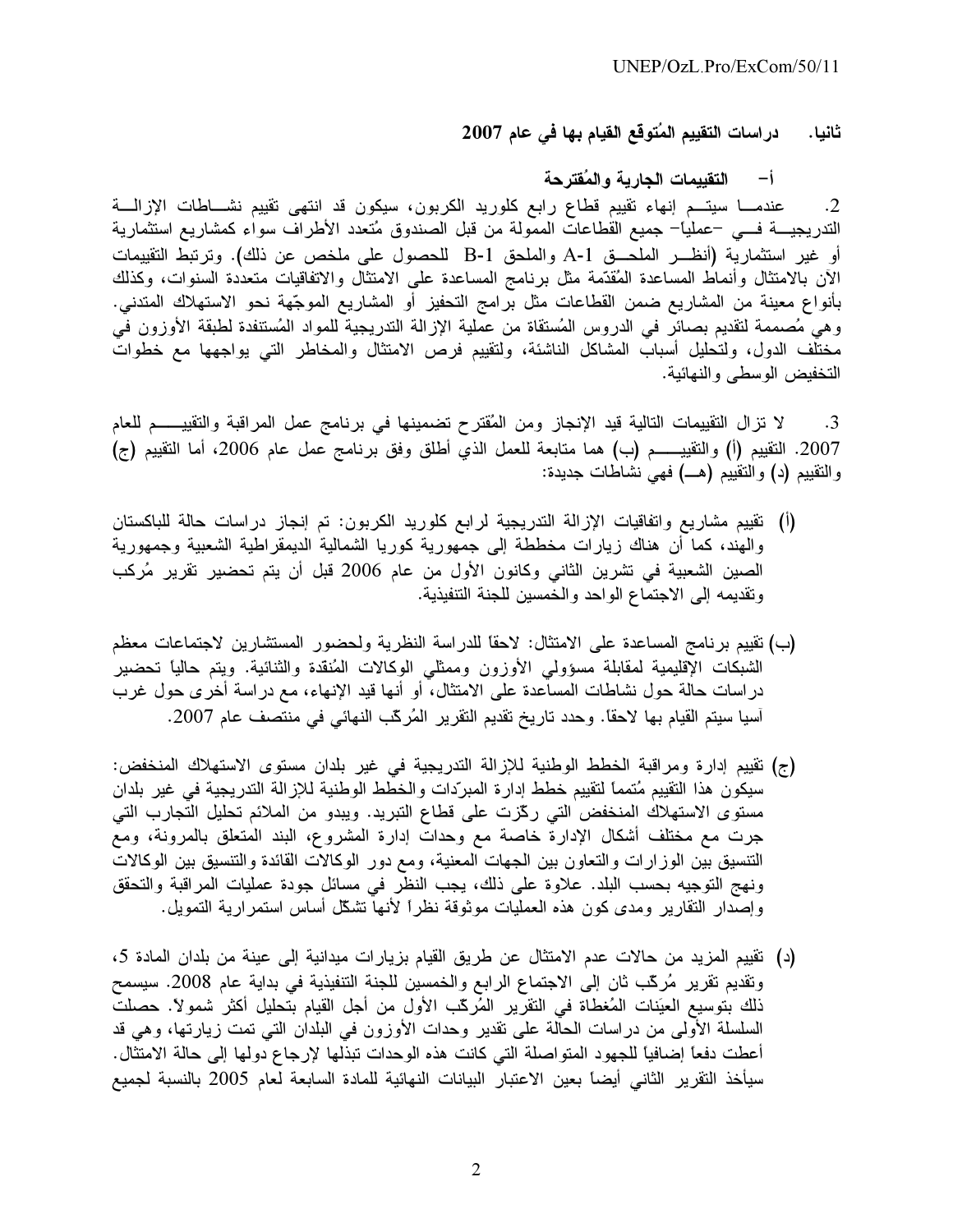الدول، وجهود الدول التبي هي في حالة عدم امتثال مع أهداف الإزالة التدريجية للعام 2005، والنتائج المُحققة من خلال تطبيق خطط العمل للعودة إلى حالة الامتثال.

- (ه) دراسة نظرية موسَّعة حول برامج التحفيز لعمليات إعادة التهيئة: تهدف هذه الدراسة إلى تحليل التجارب التي تمت خلال التنفيذ في مختلف المناطق. ولقد تلقى المستخدمون النهائيون المتاجرون في قطاع التبريد معونات مالية بحسب الكلف التي يتكبدونها لتحويل عملياتهم نحو اعتماد المواد البديلة التي لا تستخدم مواد CFC. ونظراً لأن هذه الوسيلة العلاجية قد تتكرر عبر العديد من السنوات ضمن الخطط الختامية للإزالة التدريجية، لذلك فإن المراجعة تبدو حادثة في وقتها الملائم وذات أهمية من حيث الدروس المُستقاة. وسيتم كخطوة أولى تحليل الوثائق والتقارير المتوافرة، وسيتبع ذلك زيارات إلى دول مختارة لإغناء الدراسة النظرية.
- (و) در اسة نظرية موسّعة حول مشاريع المعدّلات المنخفضة من بروميد الميثيل: تمت الموافقة على الكثير من مشاريع المساعدة الفنية وبعضٌّ مشاريع الندريب وذلك من أجل الإزالة الندريجية لبروميد الميثيل في العديد من الدول ذات معدلات الاستهلاك المنخفض أو المعدوم للمواد المستنفدة لطبقة الأوزون. يهدف التقييم إلى ترسيخ مدى نفع هذه الإجراءات وأثرها من حيث تمكين تحقيق الامتثال بالنسبة البالغة 20% لخطوة تخفيض استهلاك بروميد الميثيل في عام 2005.

يقدَّم الْجدول رقم 1 أدناه ملخصاً عن دراسات النقييم والجدول الزمنبي الْمُقترح لعام 2007. أما بالنسبة  $.4$ لعام 2008، فسيتم اقتراح إجراء المزيد من دراسات التقييم في نهاية عام 2007.

# الجدول 1

| الاجتماع الأول 2008                                                              | الاجتماع الثالث 2007                                                          | الاجتماع الثاني 2007                                                             | الاجتماع الأول 2007                                                            |
|----------------------------------------------------------------------------------|-------------------------------------------------------------------------------|----------------------------------------------------------------------------------|--------------------------------------------------------------------------------|
| (الاجتماع الرابع                                                                 | (الاجتماع الثالث                                                              | (الاجتماع الثاني                                                                 | (الاجتماع الواحد                                                               |
| والخمسين)                                                                        | والخمسين)                                                                     | والخمسين)                                                                        | والخمسين)                                                                      |
| التقرير النهائي حول<br>نقييم إدارة ومراقبة<br>الخطط الوطنية للإزالة<br>التدريجية | • دراسة نظرية موسّعة<br>حول مشاريع المعدّلات<br>المنخفضة من بروميد<br>الميثيل | التقرير النهائي حول<br>تقييم برنامج<br>المساعدة على<br>الامتثال                  | • التقرير النهائ <i>ي</i> حول<br>تقييم مشاريع واتفاقيات<br>الإزالة التدريجية   |
| التقرير المُركّب الثاني<br>حول <b>هالات عدم</b><br>الامتثال                      | التقرير المُوحّد لإتمام<br>المشروع لعام 2007                                  | دراسة نظرية موسّعة<br>حول <b>بر</b> امج الت <b>حفيز</b><br>لعمليات إعادة التهيئة | • دراسة نظرية حول<br>تقييم إدارة ومراقبة<br>الخطط الوطنية للإزالة<br>التدريجية |
|                                                                                  | • مسودة برنامج عمل<br>$2008$ عام                                              |                                                                                  |                                                                                |

## الجدول الزمني لعام 2007 لتقديم الوثائق حول المراقبة والتقييم إلى اللجنة التنفيذية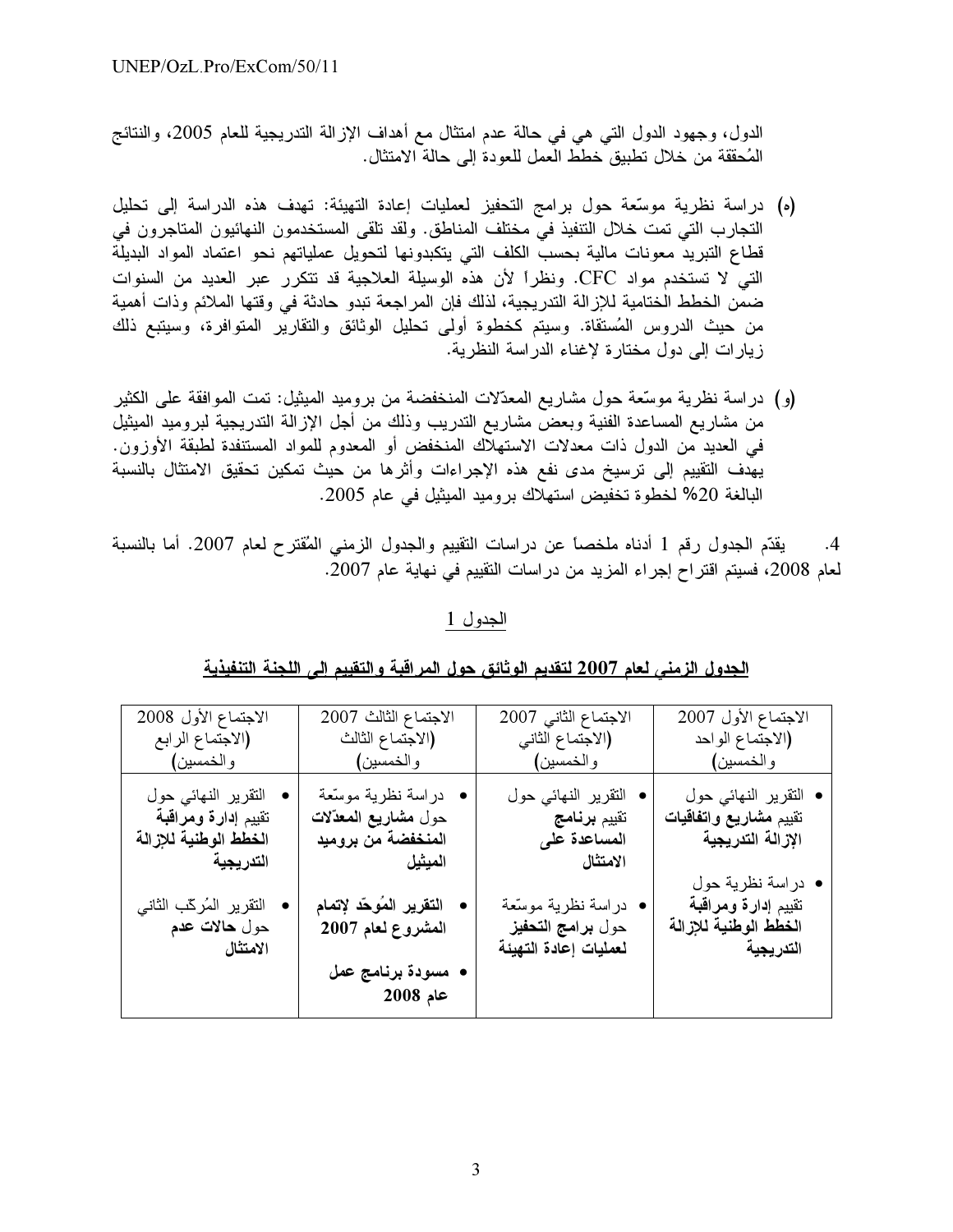### (ب) أنماط التطبيق والنهج المنهجي

أثبتت الممارسات الخاصة بتحضير الدراسات النظرية من أجل بحثها من قبل اللجنة التنفيذية أنها مفيدة .5 لتحديد قضايا التقييم الأساسية وتحضير الشروط الخاصة بالزيارات الميدانية، لذلك من المخطط مواصلة القيام بمثل هذه الممار سات.

على الرغم من أنه سيتم التوصل إلى منهجيات محددة للتقييم بالنسبة إلى كل دراسة، إلا أن النهج يتألف .6 بشكل عام من تحضير مراجعة تفصيلية لوثائق المشروع والتقارير المرحلية وتقارير إتمام المشروع وغيرها من المعلومات ذات الصلة المستمدة من قواعد البيانات المتوافرة لدى الأمانة. ويتبع ذلك تطوير الأدلة الإرشادية الضرورية للقيام بمراجعات منظمة مع جميع الجهات المعنية الخاصة والعامة وذلك خلال الزيارات التبي سيتع القيام بها إلى عينة دول المنطقة، ويتم من ثم جمع در اسات الحالة الناتجة عن مثل هذه الزيارات وتقديم التوصيات النهائية إلى اللجنة التنفيذية.

تتم مناقشة جميع مسودات تقارير التقييم بشكل موسّع مع وحدات الأوزون في الدول التي تمت زيارتها  $\cdot$ .7 والوكالات المنقذة والثنائية المعنية، كما يتم أخد التعليقات المستلمة بعين الاعتبار لدى وضع النسخ النهائية من النقارير . ويسهِّل ذلك المناقشة في اللَّجنة التَّنفيذية وقبول التَّوصيات.

انسجامًا مع المقرر رقم 7/48 (ج) يكون هناك توزيع عام لتقارير التقييم المقدّمة إلى اللجنة التنفيذية، كما  $.8$ توضع هذه التقارير على الموقع الالكتروني العام لأمانة الصندوق على شبكة الإنترنت (www.multilateralfund.org) في وقت تسلّمها، تتبعها القرارات التي اتخذتها اللجنة التتفيذية بعد مناقشة هذه النقارير . أيضاً، توضع در اسات الحالة على موقع أمانة الصندوق على الشبكة الداخلية.

#### (ج) الموازنة

تتألف بنود الموازنة الرئيسية لإجراء التقييمات المُقترحة من رسوم المستشارين وكلف سفرهم. ولقد .9 أعطي استخدام مستشارين إفراديين نتائج جيدة بشكل عام نظراً لخبرتهم الفنية في المجالات المتخصصة، وهي أقل كلفة إلى حد بعيد من استخدام الشركات الاستشارية. لذلك من المُزمع مواصلة استخدام المستشارين الإفراديين لإجراء التقييمات المُخطط لها قدر الإمكان سواء من غير دول المادة 5 أم من دول المادة 5 مع الانتباه إلى تحقيق التوازن فيما يتعلق بمسالة التمايز بين الجنسين.

10 . يقدّم الجدول رقم 2 أدناه أفضل تخمينات لكلفة نشاطات التقييم المُقترح القيام بها في عام 2007. وتغطي موازنة عام 2006 كلفة إنهاء تقييمات برنامج المساعدة على الامتثال ومشاريع الإزالة التدريجية لرابع كلوريد الكربون واتفاقيات الإزالة التدريجية. وتصل كلفة الدراسات النظرية عادة إلى حوالى 000 10 دولار أمريكي أو أكثر في حال كان هناك تضمين مُسبق لبعض الزيارات الميدانية. أما دراسات حالة البلد فتصل إلى 000 10 دولار أمريكي وسطيا للبلد الواحد بالنسبة لرسوم المستشارين وكلف سفرهم، ويعتمد ذلك على عدد المستشارين المستخدمين. ونظراً لأن هذه التقديرات قد تختلف من دراسة لأخرى بالاعتماد على المقاربة الموضوعة في الدراسة النظرية، لذلك لابد من افتراض وجود بعض المرونة في النفقات بين مختلف الدراسات المُقترحة. وتصل المُوازِنة الإجمالية المُقترِّحة لبرنامج عمل عام 2007 إلى 000 361 دولار أمريكي بالمقارنة مع موازِنة عام 2006 التي بلغت 000 346.